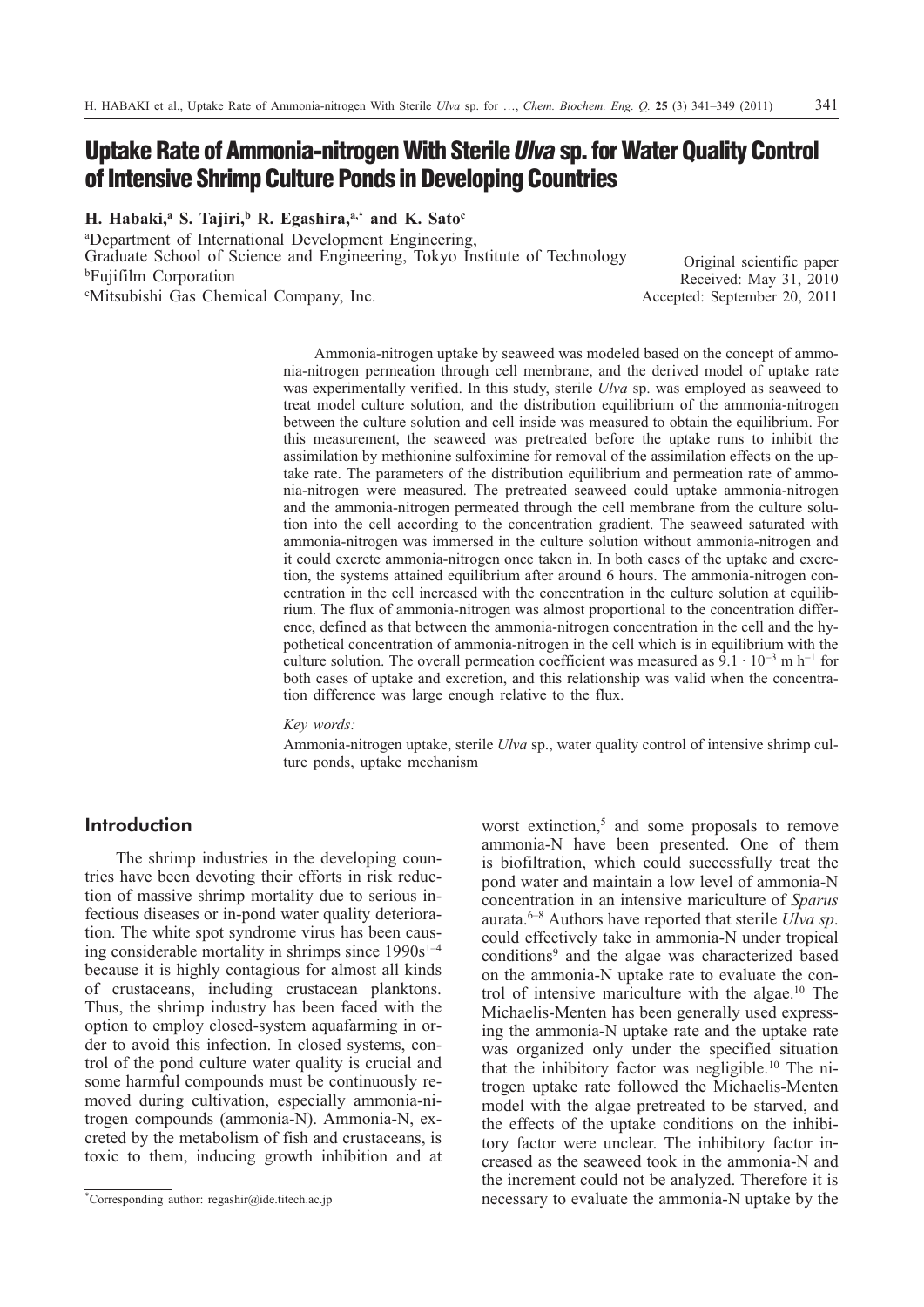seaweed in general conditions, not sticking to the inhibitory factor, and the alternative uptake model was tried in this case.

This study aims to arrange the uptake model of ammonia-N by sterile *Ulva sp*. Firstly, the uptake model is discussed with regard to ammonia-N transfer through the cell membrane. Secondly, the uptake rates were experimentally measured under the conditions that the assimilation was inhibited using inhibitor methionine sulfoximine. This method was expected to extract only the effect of the ammonia-N transfer rate through the cell membrane due to removal of the assimilation effects, and the ammonia-N distribution equilibrium around the cell was also measured. With these data the performance of ammonia-N uptake was discussed for clarification of the ammonia-N uptake mechanism.

## **Ammonia-nitrogen uptake by seaweed**

The Michaelis-Menten model has been generally used to represent uptake rates of ammonia-N or nitrate-N by some kinds of seaweed, such as *Catenella nipae, Polysiphonia decipiens*, *Ulva lactuca*, *Ulva* sp. and sterile *Ulva* sp. The uptake rates are affected by many environmental and cell/metabolic conditions, and the mechanism of uptake and assimilation of nitrogen compounds are much too complicated for clear analysis. The Michaelis-Menten model was employed to simply express the overall uptake rate of nitrogen compounds, and the physical meaning of the Michaelis-Menten parameters is still being elucidated. The uptake rate is expressed based on the following Michaelis-Menten concept. The material balance for the unit volume of the culture medium is given by

$$
\frac{d\gamma_{TAN}}{dt} = \rho_u \cdot \frac{d\gamma'_{TAN}}{dt} + \rho_u \cdot \pi_{a,TAN} \qquad (1)
$$

$$
\frac{d\gamma_{\text{TAN}}}{dt} = \rho_{\text{u}} \cdot \pi_{\text{u},\text{TAN}} \tag{2}
$$

where  $\gamma_{\text{TAN}}$  is the concentration of ammonia-N in the culture medium,  $\gamma'_{\text{TAN}}$  is that in seaweed cells,  $\pi_{\text{a,TAN}}$  is the specific assimilation rate,  $\pi_{\text{u,TAN}}$  is the specific rate of ammonia-N uptake by seaweed, and  $\rho_n$  is the density of seaweed in the solution. In general, ammonia-N uptake by seaweed is governed by the permeation of ammonium ions,  $NH<sub>4</sub><sup>+</sup>$ , through the cell membrane. This ammonia-N transfer was facilitated by carrier in the membrane and this overall uptake process can be written as:

$$
A + C \stackrel{\geq}{\leq} AC \tag{3}
$$

$$
AC \to A' + C \tag{4}
$$

where A, C, AC and A' stand for  $NH_4^+$  in the cultivation solution, carrier in the membrane, complex of the carrier and  $NH_4^+$  in the membrane and  $NH_4^+$ in the cell, respectively. If the effect of inhibitor, I, is considered, the process can be expressed as;

$$
AC + I \stackrel{\geq}{\sim} ACI \tag{5}
$$

With these equations and the Michaelis-Menten model,  $\pi_{\text{u,TAN}}$  can be written as:

$$
\pi_{\mathbf{u},\text{TAN}} = -\frac{V_{\text{max}} \cdot \gamma_{\text{TAN}}}{K_{\text{M}} + (1 + \alpha) \cdot \gamma_{\text{TAN}}} \tag{6}
$$

This model employs several assumptions, e.g.; 1. The dissociation of eq. (3) is a rapid reaction; 2. The reaction of eq. (4) is irreversible; and 3. The reaction of eq. (4) is a controlling step in the process. It is generally said that seaweed releases ammonia-N as nighttime and is once taken into the cell body during daytime. In other words, the reaction of eq. (4) should be reversible and rewritten as;

$$
AC \stackrel{\geq}{\leq} A' + C \tag{7}
$$

This reaction surely does not change the molecule of ammonia-N and can be considered as simple dissociation. Accordingly, this can be regarded as a rapid reaction, same as reaction (3). In relation to these assumptions, the mass transfer resistance should be allocated, not in the reactions, but in the mass transfer steps. Moreover, the following assumptions were used to develop the simple permeation model: 1. The permeation resistance is uniform relative to the effective specific surface area; 2. The amount of carrier in membrane is sufficient in relation to the amount of ammonia-N; 3. The swelling and growth of the cell are ignored; 4. The permeated ammonia-N is homogeneously distributed in the cell. The concentration profiles in the rate process are conceptually shown in Fig. 1 as dashed lines. The ammonia-N molecule diffuses from the bulk of the culture solution to the surface of the seaweed and reacts with carrier at the surface to generate the complex form of AC. The complex form diffuses to another surface contiguous to the cell inside and dissociates again into  $A'$  and  $C$ , diffusing into the cell inside. Accordingly, if the ammonia-N concentrations are high enough in the culture solution and low enough in the cell, the ammonia-N should permeate through the cell membrane into the cell inside, and vice versa.

If the assimilation is inactive, the system should attain equilibrium condition in infinite time. The concentration profiles in equilibrium condition are shown in Fig. 1 as solid lines. The dissociation coefficients at both sides of the membrane can be expressed as;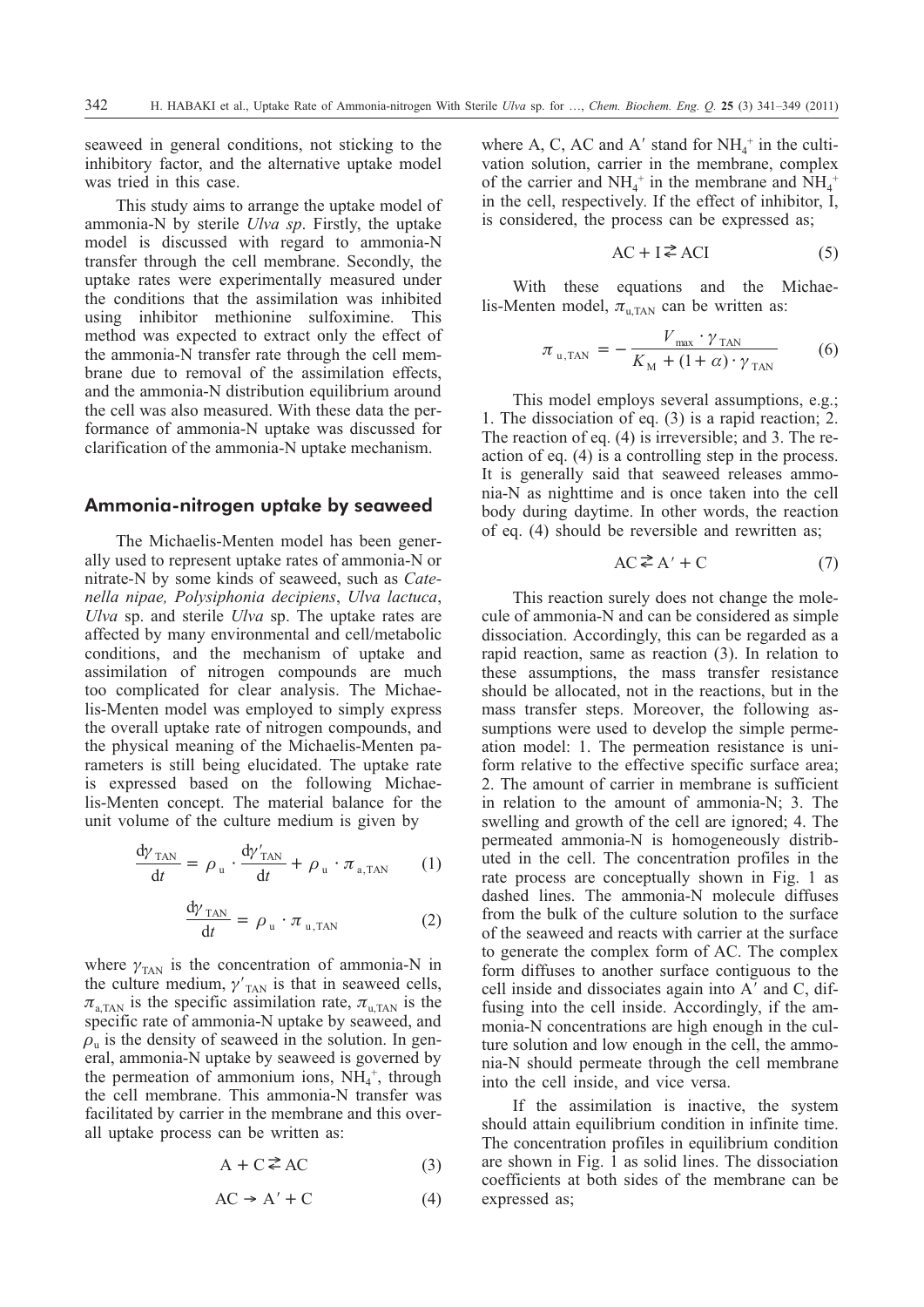

Fig. 1 – *Ammonia-N concentration profiles around cell membrane solid lines: ammonia-N concentrations at equilibrium dashed lines: ammonia-N concentrations during uptake*

$$
K_1 = \frac{\overline{\gamma_{\text{ATAN},1}}}{\gamma_{\text{A}} \cdot \gamma_{\text{TAN},1}}
$$
(8)

$$
K_2 = \frac{\overline{\gamma_{\text{ATAN},2}}}{\gamma_{\text{A}} \cdot \gamma_{\text{TAN},2}'} \tag{9}
$$

here  $\gamma_A$ ,  $\gamma_{ATAN,1}$ ,  $\gamma_{TAN,1}$ ,  $\gamma_{ATAN,2}$  and  $\gamma'_{TAN,2}$  stand for the total carrier concentration in membrane, the concentration of complex form of carrier and ammonia-N in membrane at interface 1, the concentration of ammonia-N in culture solution at interface 1, the concentration of complex form of carrier and ammonia-N in membrane at interface 2, and the concentration of ammonia-N in culture solution at interface 2, respectively. At equilibrium,

$$
\gamma_{\text{TAN}} = \gamma_{\text{TAN},1} \tag{10}
$$

$$
\overline{\gamma_{\text{ATAN},1}} = \overline{\gamma_{\text{ATAN},2}} \tag{11}
$$

$$
\gamma'_{\text{TAN},2} = \gamma'_{\text{TAN}} \tag{12}
$$

therefore  $\gamma'_{TAN}$  can be expressed as;

$$
\gamma'_{TAN} = \frac{K_1}{K_2} \cdot c_{TAN}
$$
 (13)

The local mass transfer rates can be expressed as;

$$
J_e = k_e \cdot (\gamma_{TAN} - \gamma_{TAN,1}) \tag{14}
$$

$$
J_{\rm m} = k_{\rm m} \cdot (\overline{\gamma_{\rm ATAN,1}} - \overline{\gamma_{\rm ATAN,2}}) \tag{15}
$$

$$
J_{\rm c} = k_{\rm c} \cdot (\gamma'_{\rm TAN,2} - \gamma'_{\rm TAN}) \tag{16}
$$

Eqs.  $(14)$ ,  $(15)$  and  $(16)$  stand for the ammonia-N transfer rates in the culture solution, in the membrane and inside the cell. The overall permeation coefficient, *P*, can be defined as

$$
J = P \cdot (\gamma'_{TAN}^* - \gamma'_{TAN}) \tag{17}
$$

here the driving force of the permeation is expressed as the concentration difference of the hypothetical concentration of ammonia-N inside the cell in equilibrium to the ammonia-N concentration in the culture solution,  $\gamma'_{\text{TAN}}$ , and the ammonia-N concentration inside the cell,  $\gamma'_{\text{TAN}}$ . The overall permeation coefficient, *P*, can be written as

$$
\frac{1}{P} = \frac{K_2}{K_1} \cdot \frac{1}{k_e} + \frac{1}{\gamma_A \cdot k_m} + \frac{1}{k_c} \tag{18}
$$

To obtain the overall permeation coefficient, the equilibrium information is essential for estimation of  $\gamma'_{\text{TAN}}$  values and the ammonia-N distribution should be measured under the conditions that the assimilation would be inhibited.

To measure the uptake rate under conditions without assimilation, methionine sulfoximine $11$  was used as an inhibition agent. This agent is known as a general metabolic inhibitor, and the effects on other parts of the cell are not discussed. Therefore this agent might have direct influence on the cell membrane and consequently it possibly affects the distribution and permeation of ammonia-N compounds through the cell membrane. Here, the effects of methionine sulfoximine on the cell membrane were not being experimentally confirmed, and therefore it was assumed that it would work only as an inhibition agent. The seaweed was pretreated with methionine sulfoximine solution to inhibit assimilation and the treated seaweed was utilized for ammonia-N uptake runs. The change of ammonia-N concentration in the culture solution was measured to obtain the ammonia-N permeation rate through the cell membrane. After enough time, the system attained equilibrium, and the distribution of the ammonia-N concentrations inside and outside of the cell could be obtained. The detailed procedures are given in Experimental chapter.

# **Experimental**

## **Material**

Sterile *Ulva* sp. was collected in July in 2009 from Kanazawa Bay (Yokohama, Japan, 35°20′32N, 139°38′32E). The principal properties of this seaweed were reported in previous papers.<sup>10</sup> Commercial sea salt, purchased from Akuazarutsu, Nisseisangyokabushikigasha, a joint-stock company, was used to prepare the culture solution for the artificial seawater. Ammonium chloride, sodium dihydrogen phosphate and methionine sulfoximine, special grade chemicals purchased from Wako Pure Chemical Industries, Ltd. (Japan), were used as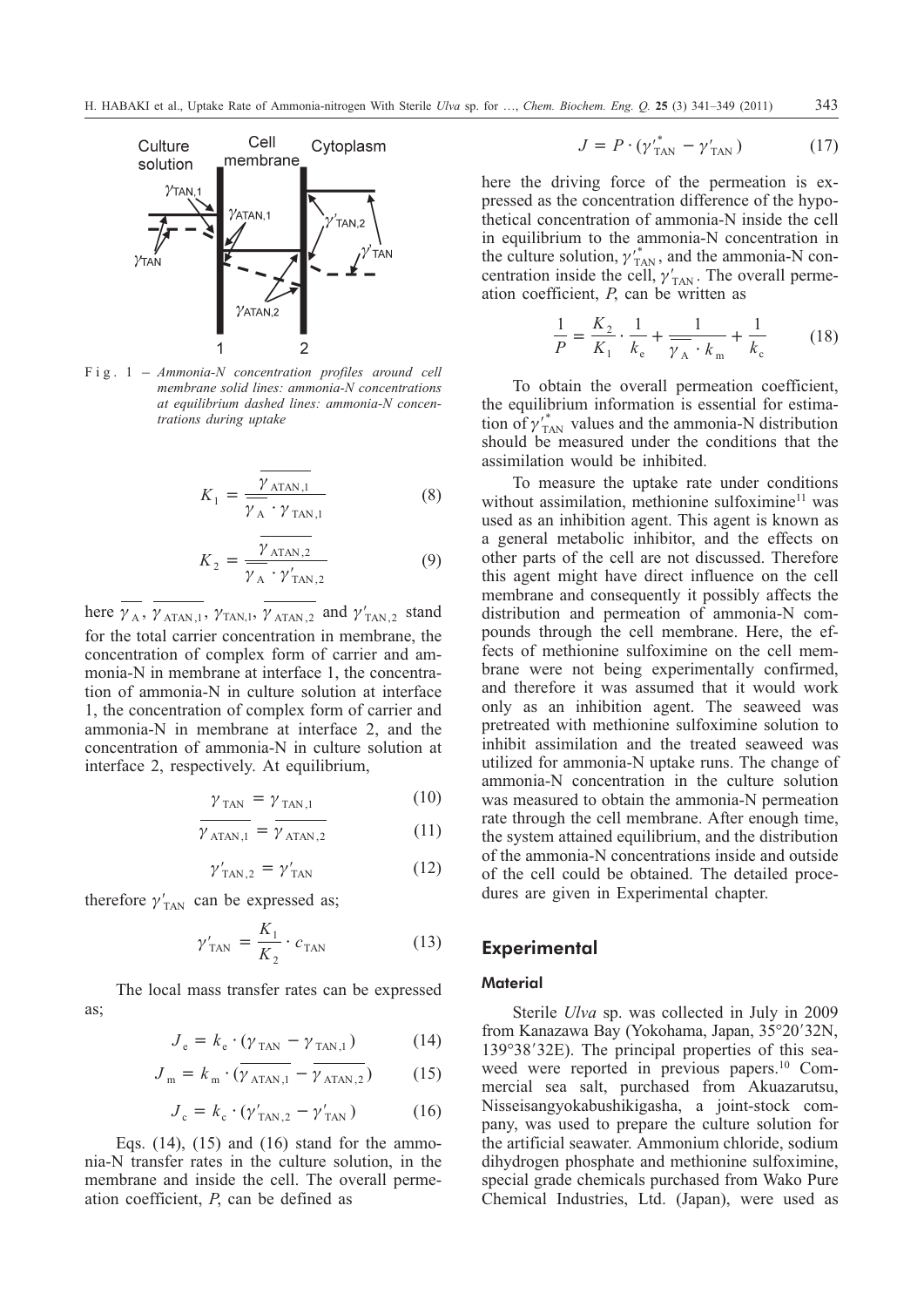sources of ammonia-N and phosphorous in the culture solution and as an assimilation inhibitor, respectively.

## Preservation of seaweed

The principal procedure to preserve the collected seaweed was the same as the method shown in our previous work.<sup>10</sup> The collected seaweed was thoroughly washed with artificial seawater to remove epiphytes and mud. To prepare "starved seaweed", the washed seaweed was cultivated for more than 24 hours in artificial seawater containing no additives. A glass container of  $0.3 \times 0.2 \times 0.2$  m  $(W \times D \times H)$  was used as an aquarium and equipped with aeration agitation and metal halide lamp, EYE Clean-Ace M400DL/BUDP, purchased from Iwasaki Electric Co., Ltd. (Japan). The lamp was situated just above the center of the container and the level of the container was adjustable with lab-jack to control the photosynthetic photon flux on the surface of the solution. The temperature and photosynthetic photon flux, PPF, were controlled at 295 K and 1800  $\mu$ mol m<sup>-2</sup> s<sup>-1</sup>, respectively. Before the uptake runs, the starved seaweed was pretreated for 2 hours in an aqueous solution of 1 mmol  $L^{-1}$ methionine sulfoximine to inhibit assimilation. After preservation, the dry mass of the seaweed, DM, was measured by the same method as described in our previous work.<sup>10</sup> The "starved" seaweed was wiped with paper towels and was kept in the desiccator with silica gel at room temperature for several days until the mass of dried seaweed was constant. The mass of the dried seaweed was defined as DM. The surface area, *a*, of the used seaweed was measured by spreading the fresh seaweed on a sheet of graph paper. DM and *a* were utilized to estimate  $\gamma'_{TAN}$ ,  $\gamma'^{*}_{TAN}$  and  $\pi_{u,TAN}$ .

## Uptake run

After the starved seaweed was pretreated in an aqueous solution of 1 mmol  $L^{-1}$  methionine sulfoximine for 2 hours, it was washed with artificial seawater and wiped with paper towels, Kimtowel wipers, purchased from VRECIA Corp., to roughly remove the seawater left on the seaweed surface.

The principal conditions of uptake runs are summarized in Table 1. The cultivation was assumed to be conducted in the city of Rayong in Thailand and these conditions were based on information from NNDC Climate Data Online, which were observed from October 2007 to October 2008. The temperature and PPF were fixed at 303 K and 1800  $\mu$ mol m<sup>-2</sup> s<sup>-1</sup> for daytime conditions, and at 298 K and less than 5  $\mu$ mol m<sup>-2</sup> s<sup>-1</sup> for nighttime conditions, respectively.

rile *Ulva* sp. for ..., *Chem. Biochem. Eng. Q.* **25** (3) 341–349 (2011)<br>Table 1 – *Experimental conditions for uptake and excretion measurements*

| V                                  | $\lceil m^3 \rceil$                     | $2.0 \cdot 10^{-3}$                        |
|------------------------------------|-----------------------------------------|--------------------------------------------|
| $\gamma_{\text{TAN,0}}$            | [ $kg \, \text{m}^{-3}$ ]               | $0.25 \cdot 10^{-3} - 2 \cdot 10^{-3}$     |
| $\gamma_{\rm P.0}$                 | [ $kg \, \text{m}^{-3}$ ]               | $0.1 \cdot 10^{-3}$                        |
| salinity<br>of culture<br>solution | $\lceil \text{kg m}^{-3} \rceil$        | 30                                         |
| $\rho_{\rm n}$                     | [kg DM $m^{-3}$ ]                       | $0.064 \cdot 10^{-3} - 0.61 \cdot 10^{-3}$ |
| <b>PPF</b>                         | [µmol s <sup>-1</sup> m <sup>-2</sup> ] | $0$ (nighttime), $1800$ (daytime)          |
| T                                  | [K]                                     | 298 (nighttime), 303 (daytime)             |
| F/D                                | $\lceil - \rceil$                       | $3.8 - 6.77$                               |
|                                    |                                         |                                            |

The apparatus for the uptake experiment is schematically shown in Fig. 2. A commercially available glass beaker of  $2.0 \cdot 10^{-3}$  m<sup>3</sup> was used as a main aquarium for uptake run, equipped with magnetic stirrer. To avoid the seaweed to be torn apart by contact with the stirrer tip, the nylon net of  $3360 \mu m$  line gap and  $1000 \mu m$  line diameter was equipped with the bottom inside of the aquarium. The seaweed could not pass through the net and the solution in the vessel could be fully agitated. A metal halide lamp was also provided for a light source to situate just above the center of the glass beaker. The diameters of the illumination part of PPF generator and the shade were 0.12 m and 0.42 m, respectively. The level of the surface of the solution could be adjusted for PPF value to be controlled. PPF was measured at several points of the solution surface by a quantum meter and there was no distribution of PPF on the solution surface. After the artificial seawater and the starved seaweed were stirred at a fixed agitation rate and the temperature became stable, the uptake measurement started by addition of the ammonia-N solution of the specified concentrations. The cultivation solution of 5 mL

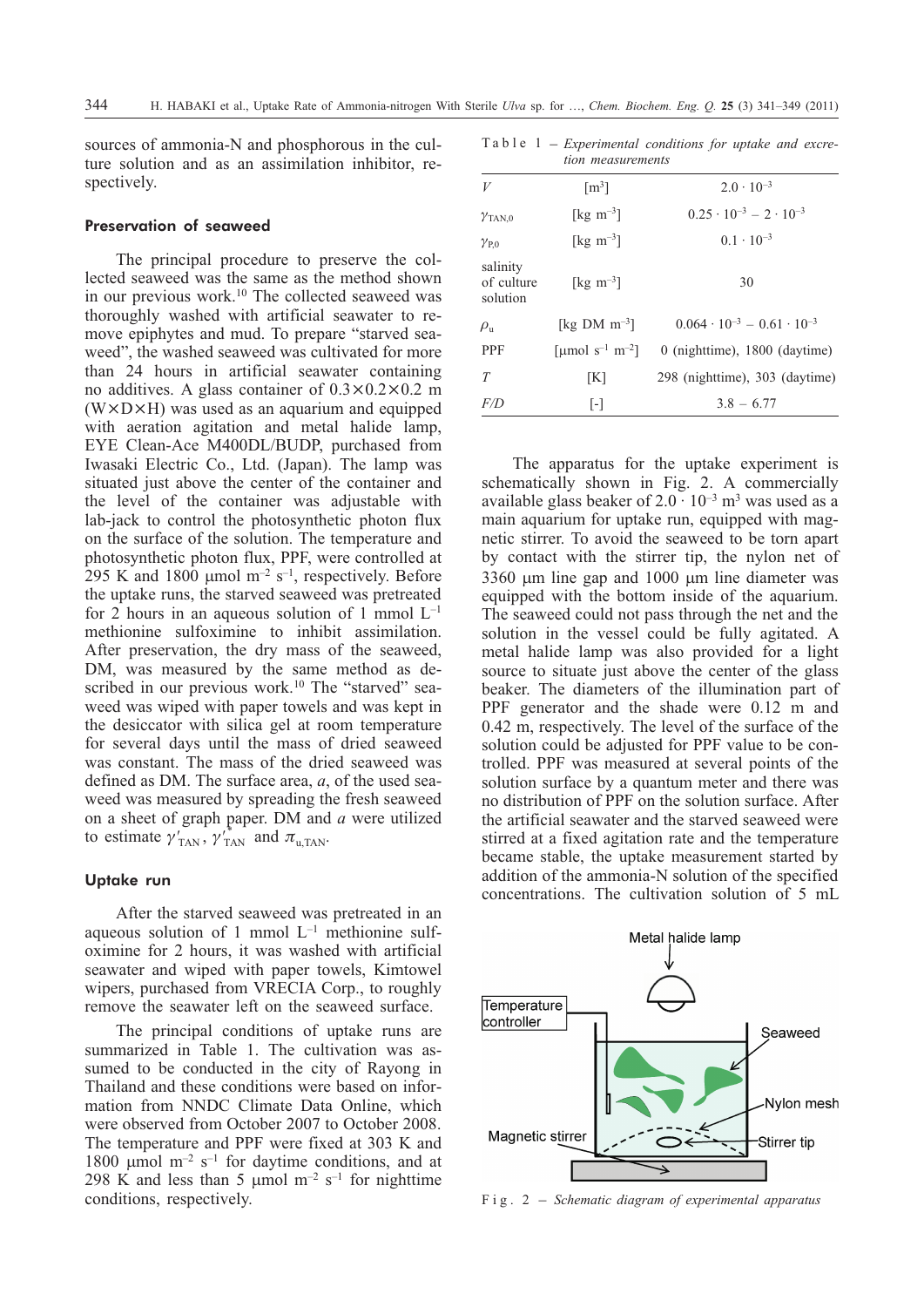was taken at specified periods for the observation of ammonia-N concentration changes. For some cases, excretion measurements were conducted in which after the specified uptake period the seaweed was taken and put into fresh seawater containing no additives. By this measurement, the excretion rates and the distribution equilibrium were measured to compare the effects of the ammonia-N transfer direction.

## Analysis

The concentrations of ammonia-N,  $NH<sub>3</sub>$  and  $NH<sub>4</sub>$ <sup>+</sup>, in solutions were determined by the indophenol blue method.12 PPF was measured at several points of water surface by a quantum meter, Model QMSS purchased from Apogee Instruments Inc. TM.

# **Results and discussion**

Before the uptake runs, the specific surface area, *a*, and the mass ratio of fresh and dried seaweed, *F/D*, were measured. The average values were  $146 \text{ m}^2 \text{ kg}^{-1}$  DM and 4.8, which were slightly lower than those of our previous work.<sup>9</sup>

Fig. 3 shows one example of the ammonia-N concentration change in the culture medium over the uptake time under the conditions of daytime. The ammonia-N concentration in the culture medium decreased with time, and after 6 hours the concentration became constant for all cases to attain the equilibrium conditions. At equilibrium, the ammonium-N concentration in the seaweed,  $\gamma'_{TAN}$ , increased with  $\gamma_{\text{TAN}}$  and the detailed results about the ammonia-N distribution will be discussed later.



*tion in culture solution in uptake measurement in daytime conditions; D/M: 4.6,*  $\gamma_{TAN,0} = 2.0 \cdot 10^{-3}$  *kg*  $m^{-3}$ ,  $\rho_u = 0.28 \cdot 10^{-3}$  kg DM  $m^{-3}$ 

Fig. 4 shows an example of the results of excretion measurements. Some uptake measurements were continued for the excretion measurements. At  $t = 6$  hrs, attaining the equilibrium condition, the culture solution was changed to the fresh artificial seawater containing no additives. The excretion measurements were conducted to confirm whether the ammonia-N once taken in would be excreted into the culture solution and to compare the uptake and excretion behaviors. As shown in Fig. 4, the  $\gamma_{\rm TAN}$  was changed in the same way as the result shown in Fig. 3 in the first 6 hrs, and the system attained the equilibrium conditions at 6 hours. After changing the culture solution to the fresh artificial seawater, the seaweed started to excrete the ammonia-N to the culture solution and the concentration of ammonia-N began to increase. The ammonia-N concentration became constant until reaching another equilibrium condition after 6 hours from solution replacement.  $\gamma'_{\text{TAN}}$  also increased with  $\gamma_{\text{TAN}}$  at equilibrium for the excretion measurement, which will be discussed later.



*tion in culture solution in uptake and excretion measurements in daytime conditions; D/M: 4.3,*  $\gamma_{TAN,0} = 1.0 \cdot 10^{-3}$  *kg m<sup>-3</sup>,*  $\rho_u = 0.20 \cdot 10^{-3}$  kg DM  $m^{-3}$ 

The results of the uptake runs conducted under nighttime conditions are shown in Fig. 5. The ammonia-N concentration in the culture solution decreased with time at the initial stage; however, the concentration increased in most cases. In other words, the seaweed could once take in the ammonia-N at the initial stage and the seaweed started to excrete the ammonia-N within several hours. The reason causing this behavior is unclear at this moment. Originally, the performance of ammonia-N uptake was degraded in nighttime conditions. Sunlight might work not only on the assimilation but also on the active transport of ammonia-N through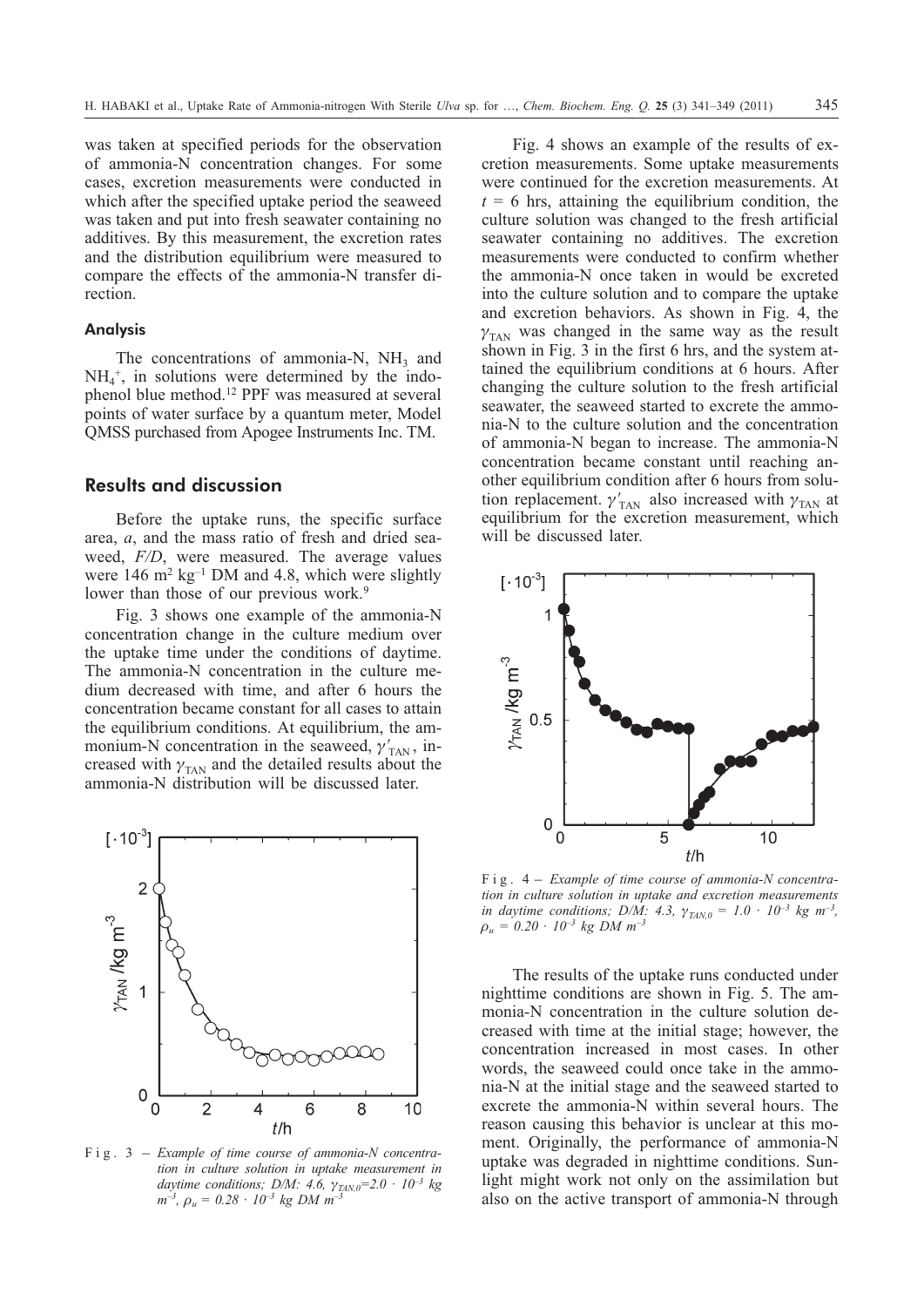

*in culture solution in uptake measurement in nighttime conditions; D/M: 4.9,*  $\gamma_{\text{ZAN},0} = 2.0 \cdot 10^{-3} \text{ kg m}^{-3}$ ,  $\rho_u = 0.35 \cdot 10^{-3} \text{ kg } m^{-3}$ 

the cell membrane. The assimilation of ammonia-N by seaweed can be basically facilitated under daytime conditions. In the early stage of the uptake run, the seaweed could once uptake the ammonia-N compound because it was just after the change of the culture solution and the ammonia-N compound might permeate due to the large concentration difference between inside and outside. However, the seaweed could not afford to keep the ammonia-N inside of the cell because the assimilation was limited and the seaweed might excrete the excessive ammonia-N compound out of the cell.

Fig. 6 shows the relationships between the ammonia-N concentrations in the seaweed,  $\gamma'_{TAN}$ , and the ammonia-N concentration in the culture medium,  $\gamma_{\text{TAN}}$ . Black and white keys stand for the re-



ture solution and cell inside;  $\circ$ : uptake measure*ments, : excretion measurements*

sults measured in the uptake and excretion measurements, respectively. Here  $\gamma'_{TAN}$  and  $\gamma_{TAN}$  were defined as the values measured at 6 hours in the uptake rate measurements, and at 6 hours after change of the culture solution in the excretion measurements, respectively and  $\gamma'_{TAN}$ s were estimated from the mass balance eq. (1) when the assimilation rate,  $\pi_a$ , was fixed at zero. The relationships were assumed to be equilibrium between the inside and outside of the cell. In all cases,  $\gamma'_{TAN}$ s of uptake measurement were larger than those of excretion measurement.  $\gamma'_{TAN}$  increased with an increase in  $\gamma_{\text{TAN}}$  and  $\gamma_{\text{TAN}}'$  sharply increased in the low range of  $\gamma_{\text{TAN}}$  for both cases.  $\gamma_{\text{TAN}}'$  gently increased in the range of  $\gamma_{\text{TAN}}$  > 0.5 · 10<sup>-3</sup> kg N m<sup>-3</sup> for the cases of uptake measurements and in the range of  $\gamma_{\text{TAN}}$  > 0.1 · 10<sup>-3</sup> kg N m<sup>-3</sup> for the cases of excretion measurements, respectively. Based on this relationship, the hypothetical ammonia-N concentration equilibrium to the culture medium,  $\gamma_{\text{TAN}}^*$  in eq. (17), could be estimated.

Fig. 7 shows the effects of the ammonia-N concentration,  $\gamma_{TAN}$ , on the ratio of the inside and outside concentrations at equilibrium,  $\varphi$ , and black and white keys represent the results of uptake and excretion measurements, respectively.  $\varphi$  was estimated by the following equation.

$$
\varphi = \frac{\gamma'_{\text{TAN}} \cdot \rho_{\text{u}}}{\gamma_{\text{TAN}}} \tag{19}
$$

where  $\rho_n$  stands for the density of the dry-mass based seaweed used in the measurement relative to the culture solution. The ratios were larger in case of the uptake measurements than that in case of the excretion measurements, as shown in Fig. 5. The ratio increased with the decrease of  $\gamma_{\text{TAN}}$  and the up-



*seaweed inside and culture solution at equilib*rium, defined as eq. (19);  $\circ$ : uptake measure*ments, : excretion measurements*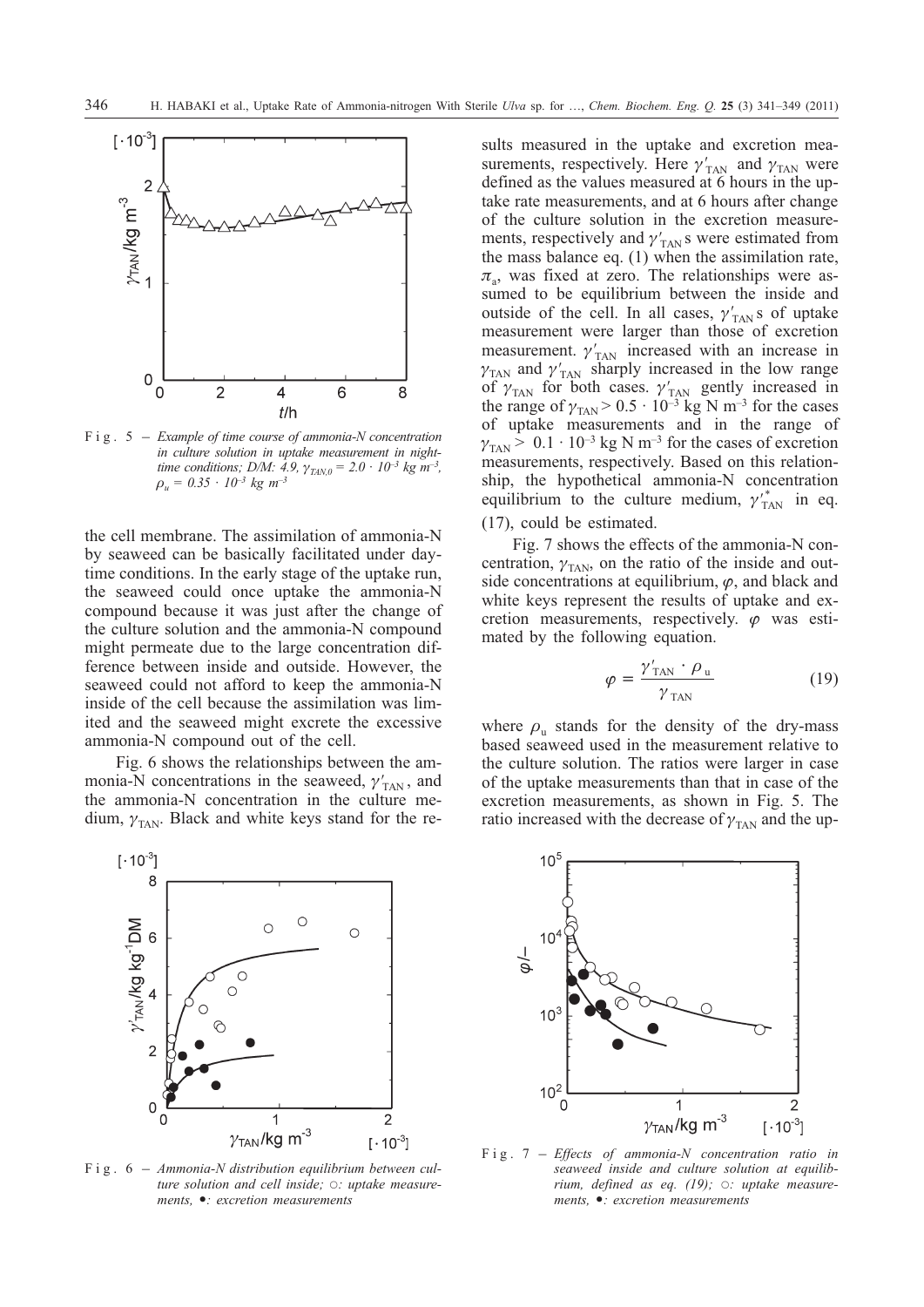take efficiency was enhanced in the low concentration region, especially for the results in uptake measurements. This behavior is so preferable for the treatment of seawater in case that the ammonia-N concentration should be kept so low, like the case of shrimp farming.

Fig. 8 shows the Michaelis-Menten plots in daytime conditions. The white and black keys stand for the uptake rates measured at  $t = 0$  and  $t = 1$  h, respectively and the solid line represents the initial uptake rate modeled by the Michaelis-Menten equation, measured in the previous work.10 The model can fully represent the uptake rate at the initial conditions and the uptake rates measured at  $t = 1$  h were smaller than the estimated values. As mentioned in our previous work,<sup>10</sup> the conditions of the seaweed inside could be consistent only by the pretreatment. It was so difficult to compare the uptake rates measured in the course of the runs because the conditions of other than the ammonia-N concentration might be influential and could not be made consistent, and the Michaelis-Menten model must be sensitive to the change in conditions. The inhibition factor,  $\alpha$ , or another model of uptake rate is therefore required to express the rates for any given condition. As discussed above, it was confirmed that the ammonia-N compound which permeated through the cell membrane into the inside of the cell should permeate back to the culture medium. This should require the Michaelis-Menten model to be modified and the permeation model might be more reasonable for this case. Then the permeation model was used for the expression of the uptake rate.



*initial,* •: *values of*  $\pi_{u,TAN}$  *at t =1 h* 

Figs. 9 and 10 show the effects of the concentration difference between  $\gamma'_{\text{TAN}}$  and the hypothetical concentration of ammonia-N equilibrium to



*take measurements; Solid line:*  $\pi_{u, TAN}/a = 1.81 \cdot 10^{-2}$  $(\gamma_{\mathit{TAN}}^{\ast} - \gamma_{\mathit{TAN}}^{\prime})$ 



*tion measurements; Solid line:*  $\pi_{u, TAN}/a = 1.81 \cdot 10^{-2}$  $(\gamma_{TAN}^* - \gamma_{TAN}^*)$ , keys are same as in Fig. 9

 $\gamma_{TAN}$ ,  ${\gamma'}_{TAN}^*$ , on the overall flux of the ammonia-N through the specific surface area of seaweed, *J*, expressed by eq. (17) at the uptake and excretion measurements, respectively. The uptake and excretion rates were estimated from the results as exemplified in Figs. 3 and 4. The relationship between the uptake/excretion rate and overall flux is expressed as follows,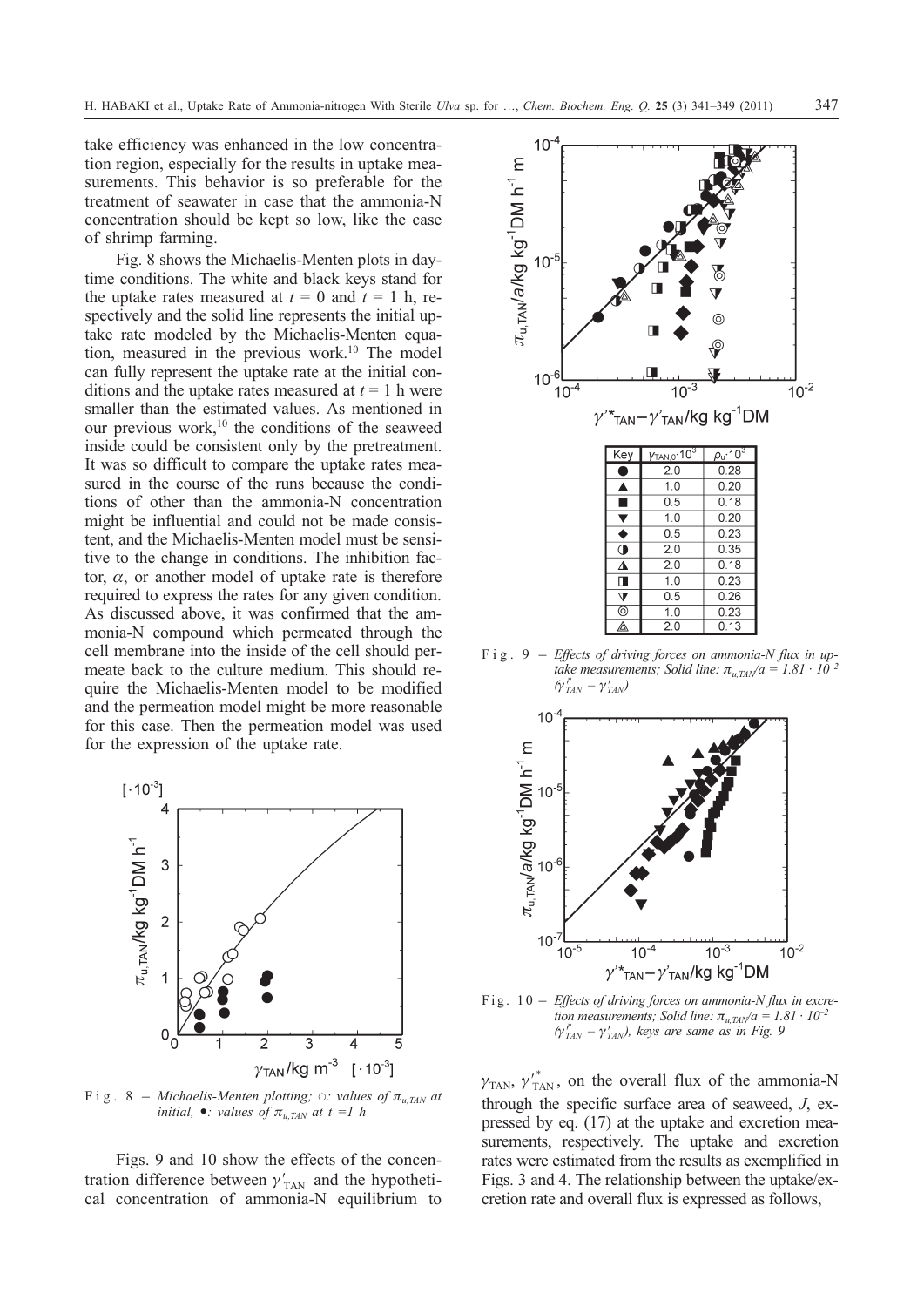$$
J = \pi_{\rm u, TAN} / a = P \cdot (\gamma_{\rm TAN}^{\prime^*} - \gamma_{\rm TAN}^{\prime}) \quad (20)
$$

Here the value of *a* was measured before each run and the average value was  $143 \text{ m}^2 \text{ kg}^{-1} \text{ DM}$ . The overall flux was approximately proportional to the driving force for both cases of the uptake and excretion runs. The overall permeation coefficient was estimated to be  $9.1 \cdot 10^{-3}$  m h<sup>-1</sup> and the fluxes for both uptake and excretion cases could be expressed by the same line. However, in the ranges of small driving forces the measured values were deviated to be lower than the estimated line. These points were so close to the equilibrium conditions and the error of the driving forces essentially became large in this range. In other words, when the permeations were measured in the low initial ammonia-N concentration range or the driving force was so small, the deviations from the estimated line became large. The sufficient driving force could be maintained in the ranges of higher  $c_{TAN,0}$  and in the initial periods of uptake runs. Consequently, the overall permeation coefficient was decided from the data in the regions of larger driving forces. In the cases of excretion, similar trends to the uptake runs could be observed and the flux followed the same line as that of uptake rate. The tendency of deviation was also the same and in the range of smaller driving forces the error became large. The relationships in cases of the uptake and excretion, valid in the specified conditions of  $\gamma'_{\text{TAN}}$ , could be expressing the permeation flux of ammonia-nitrogen. As mentioned in previous work (9), the effects of the inhibitory factor became larger as the seaweed took in the ammonia-N and the factor could be specified only when the starved alga was used. The suggested model, within only limited situation, could express the permeation rate not only in case of starved conditions. However, this model was applied only to the ammonia-N permeation through the cell membrane and should be developed to incorporate the following steps until the assimilation step. The method then would be possibly effectual for the design and operation of the shrimp farming in the closed pond.

# **Conclusion**

The ammonia-nitrogen uptake performance by sterile *Ulva* sp. was studied for the development of intensive closed-system shrimp farming to control the pond water quality. Based on the concept of ammonia-nitrogen distribution around the culture solution and cell, the equilibrium and uptake behaviors were in advance discussed to develop the uptake model and the permeation model was suggested to analyze the uptake performance. The ammonia-nitrogen distribution equilibriums were measured in the cases of both uptake and excretion using the seaweed pretreated with methionine sulfoximine to inhibit the assimilation. At equilibrium, the ammonia-nitrogen concentration in the cell increased with that in the culture solution and the ratios of the inside and outside concentrations were larger for the uptake runs than those for the excretion runs. The suggested model, under only limited conditions, could express the ammonia-nitrogen permeation rate and the overall permeation coefficient was estimated as  $9.1 \cdot 10^{-3}$  m h<sup>-1</sup>. The model was valid only in case that the driving force of the ammonia-nitrogen flux was large enough and both inward and outward transfers of ammonia-nitrogen through the cell membrane were observed to follow the permeation model. The measured information about distribution equilibrium and permeation rate should be helpful in evaluating a system of water quality control for intensive shrimp pond culture with sterile *Ulva* sp.

## Nomenclature

- *a* specific surface area of seaweed in culture solution,  $m^{-1}$
- $\gamma_i$  $\sim$  concentration of component *i* in membrane, kg m<sup>-3</sup>
- $\gamma_{\text{TAN}}$  concentration of ammonia-N in culture solution,  $kg \, \text{m}^{-3}$
- $\gamma'_{\text{TAN}}$  concentration of ammonia-N in seaweed, kg kg<sup>-1</sup>
- $\gamma_{\text{TAN}}^{'}$  hypothetical concentration of ammonia-N in seaweed equilibrium to  $\gamma_{\text{TAN}}$ , kg kg<sup>-1</sup> DM
- $\gamma_{\rm p}$ - concentration of phosphoric acid phosphorus,  $kg \, m^{-3}$
- $F/D$  mass ratio of fresh relative to dried seaweed, –
- $J$  overall permeation flux of ammonia-N, kg kg<sup>-1</sup> DM  $h^{-1}$  m<sup>-2</sup>
- $J_c$  flux of ammonia-N of ammonia-N transfer in cell, kg  $kg^{-1}$  DM  $h^{-1}$  m<sup>-2</sup>
- $J_e$  flux of ammonia-N of ammonia-N transfer in culture solution, kg kg<sup>-1</sup> h<sup>-1</sup> m<sup>-2</sup>
- $J<sub>m</sub>$  flux of ammonia-N of ammonia-N transfer in membrane, kg kg<sup>-1</sup> DM  $h^{-1}$  m<sup>-2</sup>
- $K_1$  dissociation coefficient, in eq. (8), kg<sup>-1</sup> m<sup>3</sup>
- $K_2$  dissociation coefficient, in eq. (9), kg<sup>-1</sup> kg DM
- $K_{\text{M}}$  Michaelis coefficient, kg m<sup>-3</sup>
- $k_e$  mass transfer coefficient of ammonia-N in culture solution, m  $h^{-1}$
- $k_{\rm m}$  mass transfer coefficient of ammonia-N-carrier complex in membrane, m h–1
- $k_c$  mass transfer coefficient of ammonia-N in alga cell,  $m h^{-1}$
- $m$  dry mass of algae, kg DM
- *T* water temperature, K
- $t -$ time, h
- $V$  volume of culture solution,  $m<sup>3</sup>$